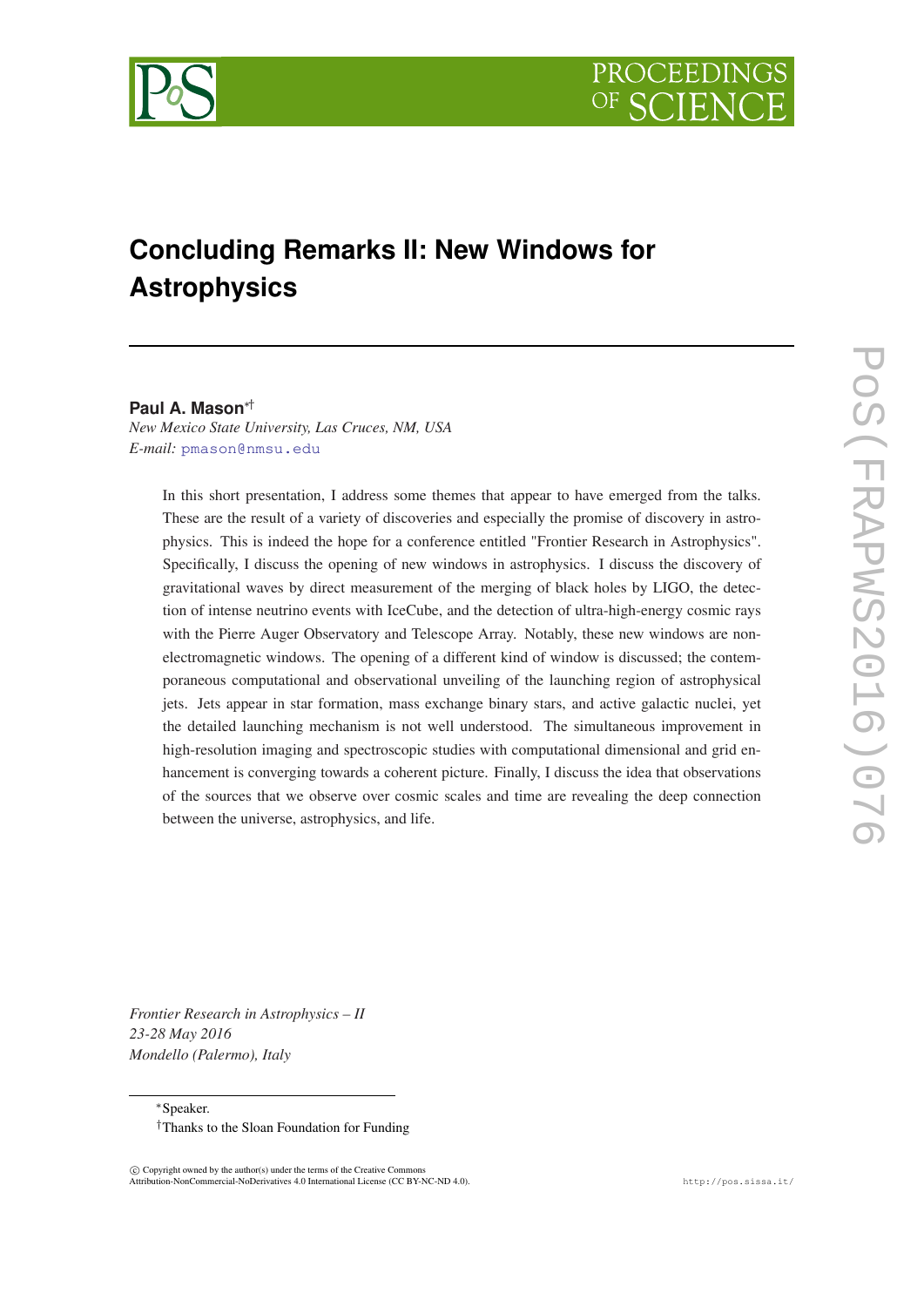#### 1. New Non-Electromagnetic Windows

it is hard not to marvel at the recent opening or re-opening of three new non-electromagnetic astrophysical windows on the Universe. First, the direct measurement of gravitational radiation from merging black holes. In dramatic style, LIGO succeeded in confirming an important prediction of general relativity. GW20150914 was detected at both LIGO Livingston, Louisiana and Hampton, Washington, USA, detectors. The event broadcast the merger of 36 and 29  $M_{\odot}$  black holes to produce a 62  $M_{\odot}$  black hole (Abbott et al 2016). These mass estimates have about 10% uncertainties. The consequences of this detection reach far beyond simply a confirmation of gravitational waves, it will allow us to literally feel the unseen, as black hole binary mergers likely have no electromagnetic signal. In addition, to witness the most violent collisions possible as neutron star binary mergers should have optical counterparts.

Secondly, consider high-energy neutrino detections by the IceCube neutrino detector. These were the most energetic neutrinos ever observed, which included 28 events with energies in the 30 and 1200 TeV range. The origin of this flux is unknown, but it suggests that neutrino astrophysics has transitioned from a single source, the sun, along with the singular SN1987A detection, to a field with many sources. However, consider the incredible energies involved. The PeV neutrinos observed in IceCube have  $10<sup>3</sup>$  times the energy of the highest energy neutrinos made by human created accelerators and up to  $10<sup>9</sup>$  times as energetic as neutrinos detected from supernova SN1987A in the LMC. The IceCube neutrinos are likely associated with extraordinary events originating from vast distances. In addition, there is likely a close connection between gamma-ray, high-energy neutrino and cosmic ray sources (IceCube, PAO, and Telescope Array Collaborations, 2016).

The third window poised to open is that of the ultra-high-energy cosmic rays (UHECRs). The understanding that cosmic rays are indeed cosmic (beyond Earth) originates with Hess (1912). The idea that galactic cosmic rays are accelerated by shocks in supernovae remnants was proposed by Fermi (1949, 1954), but cosmic rays other than the highest energy solar energetic particles could not be identified with distinct sources. This is because Galactic magnetic fields change charged cosmic ray particle trajectories, likely many times, before they impact the Earth's atmosphere. However, being higher energy than Galactic cosmic rays the UHECRs are not trapped and may not be strongly deflected by Galactic magnetic fields. They mostly originate from extragalactic sources. With sufficient detections, statistical analysis coupled with magnetic deflection modeling will likely reveal source locations. The Auger Telescope detections suggest that reduction in flux above  $5x10^{19}$  eV is not only the Greisen-Zatsepin-Kuzmin effect. Rather, it reveals a real cut-off in the maximum energy UHECRs accelerated by the highest energy sources.

#### 2. Jets - High Resolution Imaging with High Performance Computing

One of the many things that impressed me at this meeting is the state of the science of astrophysical jets on all scales. The multi-wavelength observational datasets reveal remarkable details. It really was not that long ago that jet launching mechanisms were mere speculations. As an outsider, it appears that the heroic efforts to compute realistic MHD models have progressed substantially and high resolution observations are now possible and soon to improve. The observations now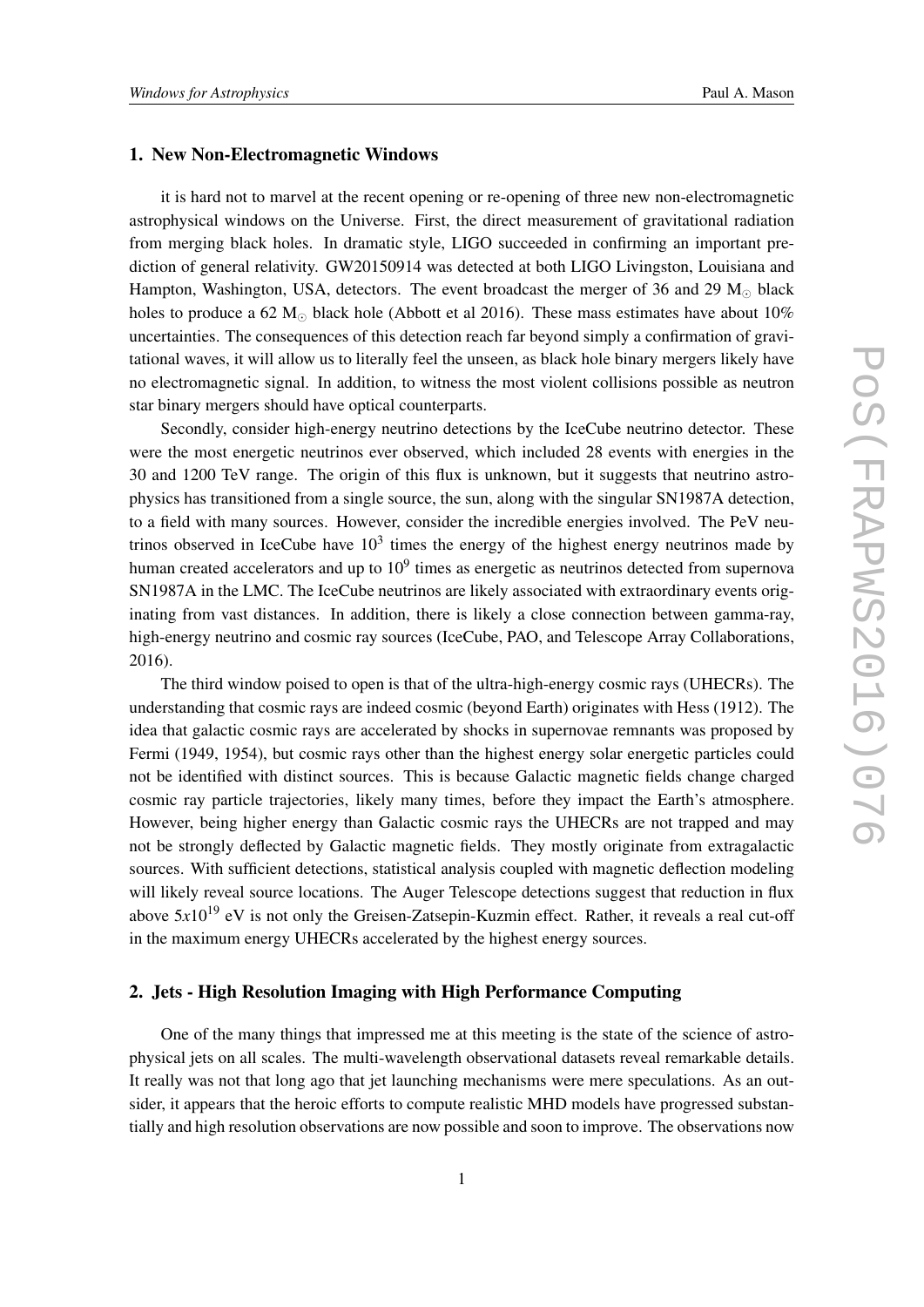provide strong constraints on theory, and there seems in my view significant agreement on broad details of jet structure. On the near horizon, progress, both observational, with next generation space and ground based telescopes, and computational will be performed on the smallest scales, namely within the jet launching region. This is mentioned here as an example of the strong synergy between theory and observation that is possible when capabilities in both are rapidly improving.

## 3. From the Big-bang to Astrobiology

As pointed out by Franco Giovannelli, astrophysics has begun to establish the connection between the universe and the life that inhabits it. From the start of the expansion some 13.8 Gyr ago and the formation of the first elements during big-bang nucleosynthesis to the seeds of structure seen in the cosmic microwave background radiation; many details are becoming clear. Structure developed over time, eventually allowing for the formation of stars and galaxies. Everywhere we look, astrophysics and biology are deeply connected. Stars fuse life's elements as they shine and then they conveniently distribute the life supporting elements into the interstellar medium. There, the formation of a new generation of planets occurs.

We are living in a special time for the discovery of exoplanets due to the exponential growth in the rate of discovery. We are on the verge of learning much more about the variety of potential life sustaining planets. While the census of exoplanets in so called habitable zones around stars and within galaxies is sure to increase; relatively few strong constraints on life are known. What has become clear is that the potential for the long-term survival of life on any particular planet involves, among other things, a detailed understanding of planetary formation, geological history, planetary system structure, planet mass, and orbital dynamics. It is a function of the spectral type and activity of the planet's host star(s) and on the location within a galaxy, the so called galactic habitable zone (Gonzales et al. 2001) and even now the Supergalactic habitable zone (Mason and Biermann, 2017). A concept proposed based on the high frequency of galaxy mergers, AGN activity, supernovae rates, and gamma-ray bursts near the center of galaxy superclusters at one end and the metal poor, low density, environments away from the high density structure at the other. Astrobiology must account for and assess all of the variety of exoplanets and exomoons for their potential to support life as well as the threats to life. The connection between astrophysical sources and the slow transformation of the Universe from lifeless, to habitable, to inhabited, to intelligent appears inexorable.

### **References**

- [1] Abbott, B.P., et al., 2016. Observation of gravitational waves from a binary black hole merger. Phys. Rev. Lett.116 (6), 061102. https://doi.org/10.1103/PhysRevLett.116.061102.
- [2] Hess, V.F., 1912. Uber Beobachtungen der durchdringenden Strahlung bei sieben Freiballonfahrten. Phys. Z.,13, 1084.
- [3] IceCube Collaboration, Pierre Auger Collaboration, Telescope Array Collaboration, 2016. Search for correlations between the arrival directions of IceCube neutrino events and ultrahigh-energy cosmic rays detected by the Pierre Auger Observatory and the Telescope Array. J. Cosmol. Astropart. Phys. 1, 037.